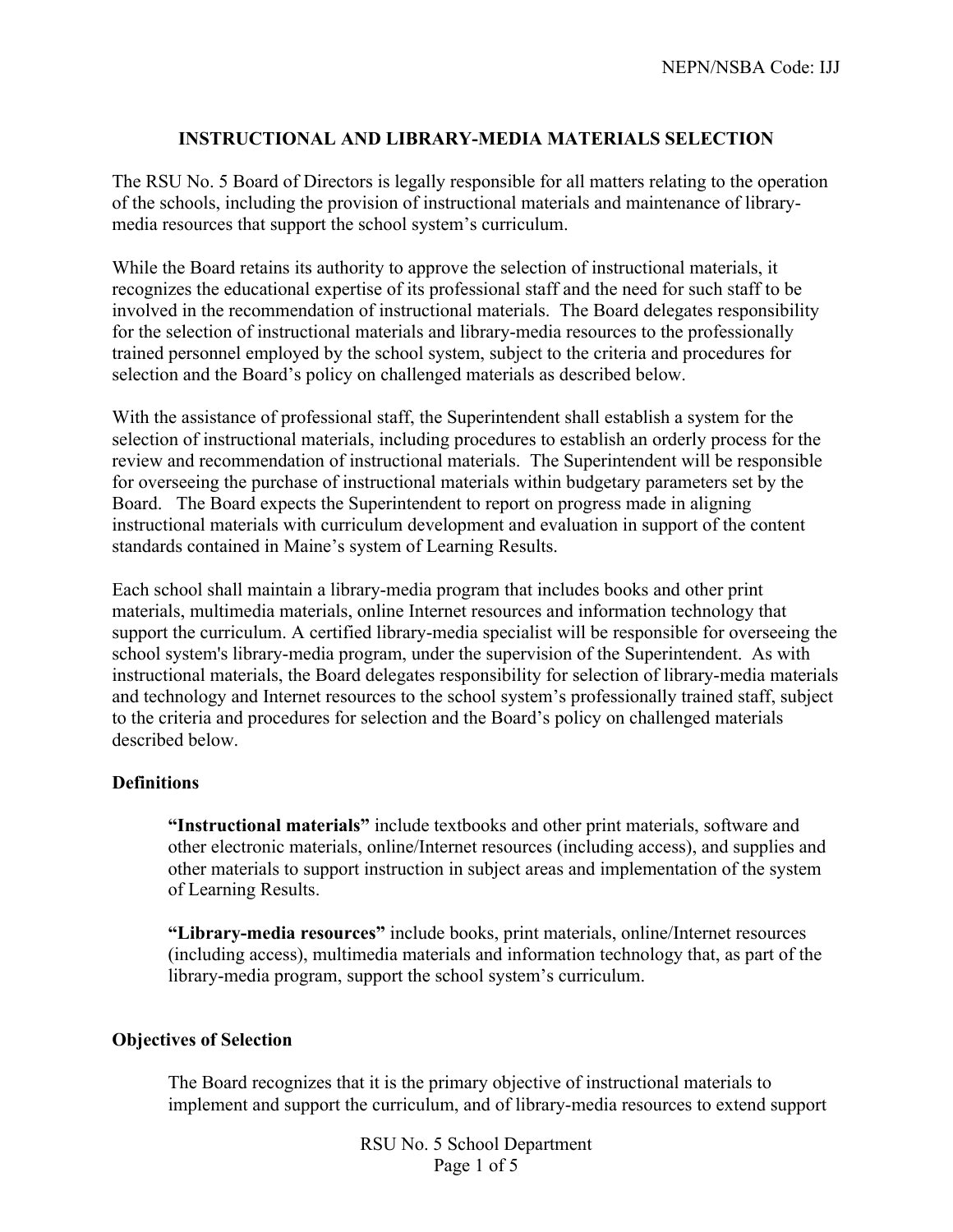and enrich the educational programs and curriculum of the schools. Quality instructional materials and library-media resources are essential to student learning. In preparing students to meet the content standards of the Learning Results, in supporting the achievement of the school unit's educational goals and objectives, and in providing enrichment opportunities that expand students' interests and contribute to a desire for lifelong learning, it is the responsibility of the instructional program and the librarymedia centers of the schools to provide a wide range of materials on all levels of difficulty, with diversity of appeal and the presentation of different points of view.

# **Criteria for Selection**

Instructional and library-media materials selected should:

- A. Support achievement of the content standards of the Learning Results;
- B. Support the goals and objectives of the school system's educational programs;
- C. Enrich and support the curriculum;
- D. Take into consideration the varied interests, abilities, and maturity levels of the students served;
- E. Foster global awareness; understanding, respect and appreciation for cultural diversity and varied opinions;
- F. Give comprehensive, accurate and balanced representation to minorities and women in history, science, leadership and the arts and acknowledge the contributions of ethnic, religious and cultural groups to our American heritage;
- G. Present a balance of opposing sides of controversial issues to enable students to develop a capability for critical analysis;
- H. Provide and support factual knowledge, literary appreciation, aesthetic values and ethical standards;
- I. Provide a background of information that will enable students to make intelligent decisions in their daily lives; and
- J. Respect the constraints of the school unit's budget.

Other factors that should be considered are accuracy and currency of material; importance of the subject matter; scholarship; quality of writing and production; and reputation and significance of the author, artist or composer.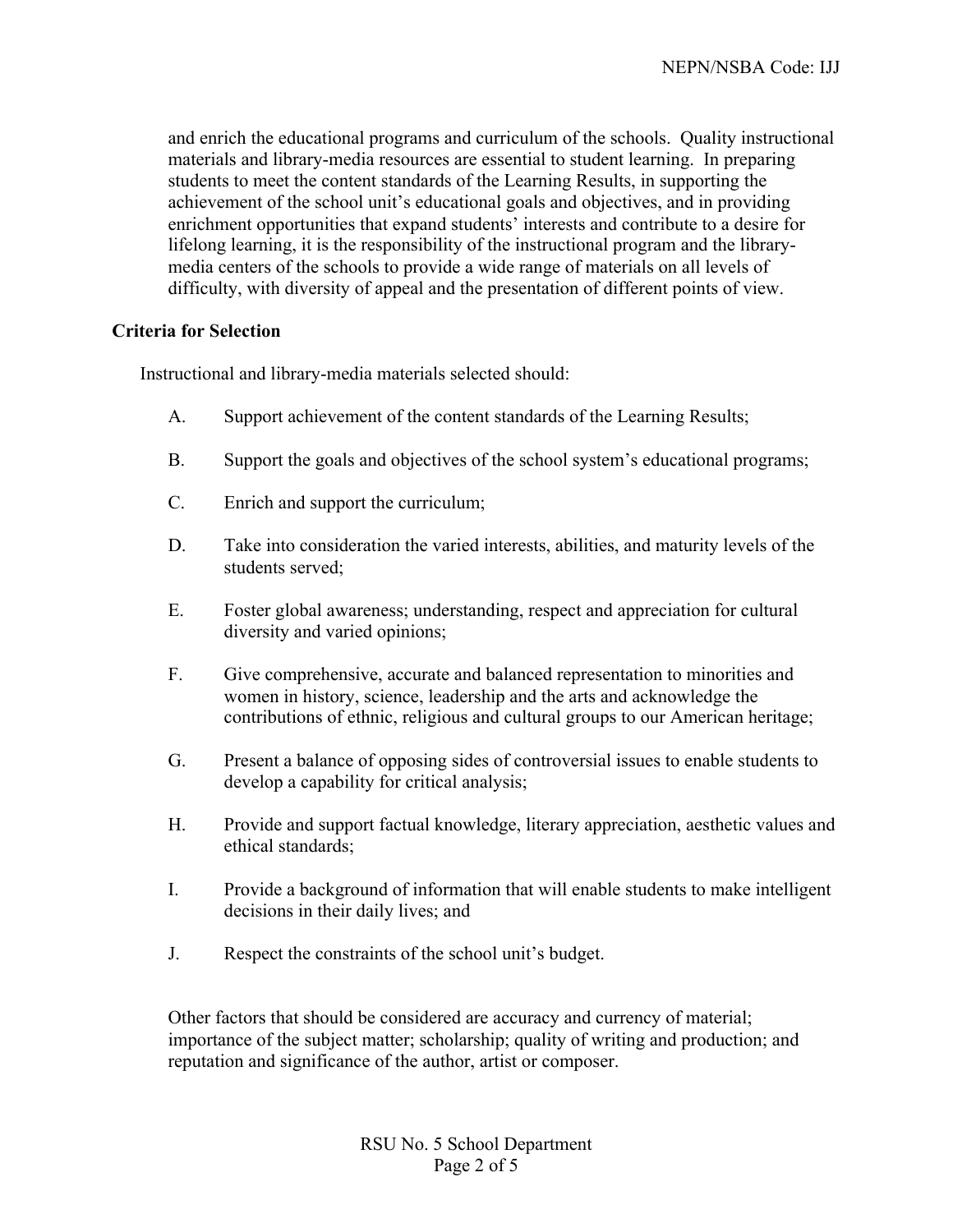In evaluating software, multimedia materials and online/Internet resources, additional factors that should be considered include purpose for use; content; format (degree of interactivity or student involvement); appropriate use of graphics, sound and animation; feedback provided; and ease of use.

#### **Procedures for Selection**

Meeting the needs of the individual schools, based on knowledge of the curriculum and the existing collections of instructional and library-media materials, shall be the highest priority. Basic learning materials, i.e., those that are the predominant instructional materials used by most members of the class, are used for a significant portion of the course or receive major emphasis during a course, or are essential to student achievement of content standards of the Learning Results are to take priority in the selection process.

Before recommending materials for purchase, professional staff should evaluate the existing collection, consulting reputable, unbiased, professionally prepared selection aids and specialists from all departments and/or all grade levels.

Social studies and science textbooks should not be older than five years unless up-to-date supplemental instructional materials are also available.

Whenever possible, purchase of print or non-print materials and multimedia, Internet and technology resources shall be made only after personal evaluation by the library media specialist and/or other appropriate professional staff. Reviewing aids may be used in lieu of personal evaluation.

Multiple copies of outstanding and much-in-demand materials should be purchased as needed. Worn or missing standard items should be replaced periodically. Out-of-date or no-longer-useful materials should be withdrawn from the collection/circulation.

## **Donated Materials**

Gift materials are to be evaluated by the same criteria as purchased materials and are to be accepted or rejected by those criteria and in accordance with Board policy on gifts and donations.

## **Parental Authority**

A student's parent/guardian may inspect, upon request, any instructional material used as part of the curriculum. The Superintendent will be responsible for developing and implementing procedures for providing access to instructional material within a reasonable time after such a request is made.

The Board recognizes that the final authority as to what materials an individual student will be exposed rests with that student's parents or guardians. However, at no time will the wishes of one child's parents to restrict his/her reading or viewing of a particular item

> RSU No. 5 School Department Page 3 of 5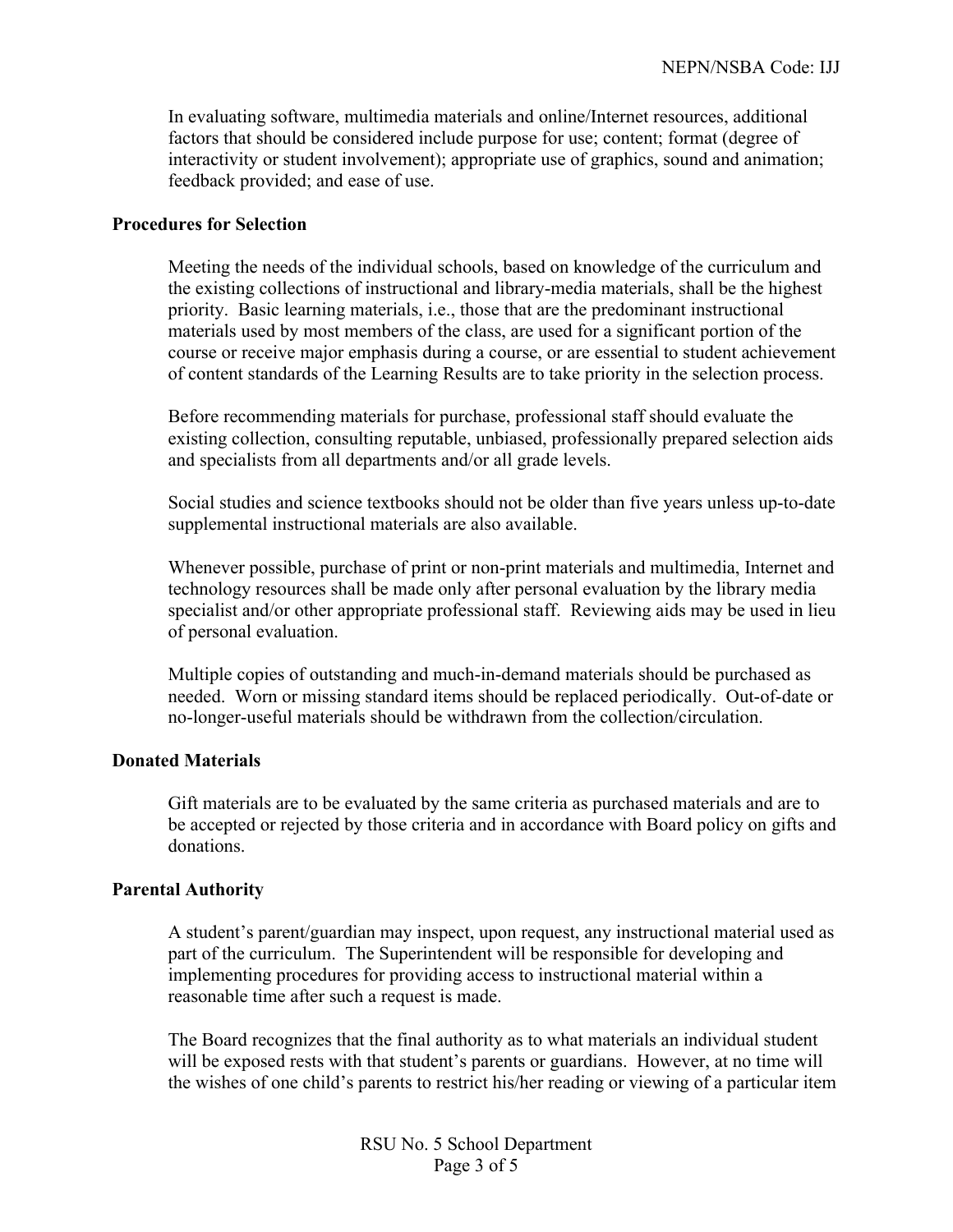infringe on other parents' rights to permit their children to read or view the same material.

Library-media center materials will not be removed from the collection because of criticism except in accordance with Board policy.

## **Challenged Materials**

Despite the care taken to select materials for student and teacher use and the qualifications of the persons who select the materials, the Board recognizes that objections may be raised occasionally by students, parents, school staff or community members.

In the event a complaint is made, the following procedures will apply:

- A. The complaint shall be heard first by the person providing the materials in question.
- B. If the complaint is not resolved, the complainant shall be referred to the building Principal and requested to fill out the "Instructional and Library-Media Materials Challenge Form." A copy of the form will be forwarded to the Superintendent.
- C. The Superintendent shall appoint a committee composed of the following persons to review the complaint: one Principal at the appropriate grade level; one librarian/media specialist; one classroom teacher; one community member.
- D. The review committee shall: read and examine the materials referred to them; check general acceptance of materials by reading reviews; weigh values and faults against each other and form opinions based on the material as a whole and not on passages or portions pulled out of context; meet to discuss the material and to prepare a written report on it.
- E. The report of the committee shall be forwarded to the Superintendent who will inform the complainant of the results.
- F. No materials shall be removed from use until the review committee has made a final decision.
- G. The review committee's decision may be appealed to the Board. The Board may set aside a portion of a regular meeting or call a special meeting for the purpose of receiving testimony from representatives of the various points of view. The material in question shall be:
	- 1. Reviewed objectively and in its full content;